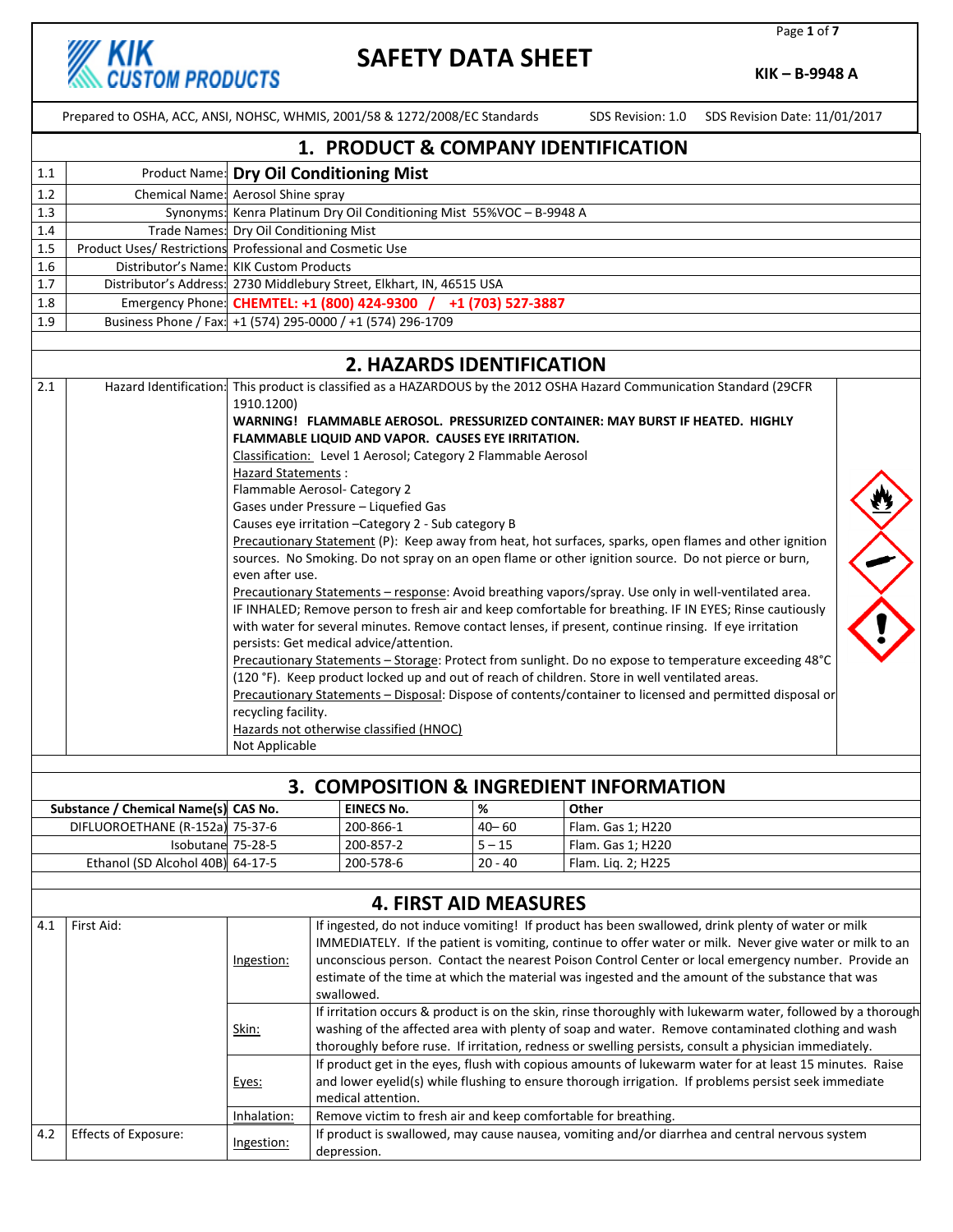Page **2** of **7**

## **SAFETY DATA SHEET**

**KIK**<br>CUSTOM PRODUCTS

**KIK – B-9948 A**

|     |                                                                                                                         |                                                                                                                                                                                                                                                                                                                                                                                                                                                                              | Prepared to OSHA, ACC, ANSI, NOHSC, WHMIS, 2001/58 & 1272/2008/EC Standards                                                                            | SDS Revision: 1.0       | SDS Revision Date: 11/01/2017 |   |
|-----|-------------------------------------------------------------------------------------------------------------------------|------------------------------------------------------------------------------------------------------------------------------------------------------------------------------------------------------------------------------------------------------------------------------------------------------------------------------------------------------------------------------------------------------------------------------------------------------------------------------|--------------------------------------------------------------------------------------------------------------------------------------------------------|-------------------------|-------------------------------|---|
|     |                                                                                                                         |                                                                                                                                                                                                                                                                                                                                                                                                                                                                              | May be irritating to skin. The product can cause allergic skin reactions (e.g., rashes, welts, dermatitis) in                                          |                         |                               |   |
|     |                                                                                                                         | Skin:                                                                                                                                                                                                                                                                                                                                                                                                                                                                        | some sensitive individuals upon prolonged or repeated exposure.                                                                                        |                         |                               |   |
|     |                                                                                                                         | Moderately irritating to the eyes.<br>Eyes:                                                                                                                                                                                                                                                                                                                                                                                                                                  |                                                                                                                                                        |                         |                               |   |
|     |                                                                                                                         |                                                                                                                                                                                                                                                                                                                                                                                                                                                                              | Vapors of this product may be moderately irritating to the nose, throat and other tissues of the                                                       |                         |                               |   |
|     |                                                                                                                         |                                                                                                                                                                                                                                                                                                                                                                                                                                                                              | respiratory system. Symptoms of overexposure can include coughing, wheezing, nasal congestion, and                                                     |                         |                               |   |
|     |                                                                                                                         | Inhalation:                                                                                                                                                                                                                                                                                                                                                                                                                                                                  | difficulty breathing. Inhalation of concentrated vapors can cause nervous system depression (e.g.,                                                     |                         |                               |   |
|     |                                                                                                                         |                                                                                                                                                                                                                                                                                                                                                                                                                                                                              | drowsiness, dizziness, headaches, nausea).                                                                                                             |                         |                               |   |
| 4.3 | Symptoms of Overexposure                                                                                                | Ingestion:                                                                                                                                                                                                                                                                                                                                                                                                                                                                   | May cause nausea, vomiting and/or diarrhea and central nervous system depression.                                                                      |                         |                               |   |
|     |                                                                                                                         |                                                                                                                                                                                                                                                                                                                                                                                                                                                                              | Prolonged contact with skin may result in bleaching and irritation of skin. The product can cause allergic                                             |                         |                               |   |
|     |                                                                                                                         | Skin:                                                                                                                                                                                                                                                                                                                                                                                                                                                                        | skin reactions (e.g., rashes, welts, dermatitis) in some sensitive individuals. Symptoms of skin                                                       |                         |                               |   |
|     |                                                                                                                         |                                                                                                                                                                                                                                                                                                                                                                                                                                                                              | overexposure may include redness, itching, and irritation of affected areas.                                                                           |                         |                               |   |
|     |                                                                                                                         |                                                                                                                                                                                                                                                                                                                                                                                                                                                                              | Overexposure in eyes, may cause redness, itching and watering (risk of serious damage to eyes) Contact                                                 |                         |                               |   |
|     |                                                                                                                         | Eyes:                                                                                                                                                                                                                                                                                                                                                                                                                                                                        | may cause mild eye irritation including stinging, watering and redness.                                                                                |                         |                               |   |
|     |                                                                                                                         | Inhalation:                                                                                                                                                                                                                                                                                                                                                                                                                                                                  | Symptoms of overexposure can include coughing, wheezing, nasal congestion, and difficulty breathing.                                                   |                         |                               |   |
|     | <b>Acute Health Effects:</b>                                                                                            |                                                                                                                                                                                                                                                                                                                                                                                                                                                                              | Moderate irritation to eyes and skin near affected areas. Additionally, high concentrations of vapors can cause                                        |                         |                               |   |
| 4.4 |                                                                                                                         |                                                                                                                                                                                                                                                                                                                                                                                                                                                                              | drowsiness, dizziness, headaches and nausea.                                                                                                           |                         |                               |   |
|     |                                                                                                                         |                                                                                                                                                                                                                                                                                                                                                                                                                                                                              | No harmful or chronic health effects are expected to occur from a single accidental ingestion. These ingredients may be                                |                         |                               |   |
| 4.5 | <b>Chronic Health Effects:</b>                                                                                          |                                                                                                                                                                                                                                                                                                                                                                                                                                                                              | irritating to skin and mucous membrane of the eye and respiratory system. Overexposure may trigger asthma-like                                         |                         |                               |   |
|     |                                                                                                                         |                                                                                                                                                                                                                                                                                                                                                                                                                                                                              | symptoms in some sensitive individuals. May also induce skin sensitization and respiratory hypersensitivity. Possible                                  |                         |                               |   |
|     |                                                                                                                         | allergic dermatitis.                                                                                                                                                                                                                                                                                                                                                                                                                                                         |                                                                                                                                                        |                         |                               |   |
| 4.6 | Target Organs:                                                                                                          |                                                                                                                                                                                                                                                                                                                                                                                                                                                                              | Eyes, skin, respiratory system.                                                                                                                        |                         |                               |   |
| 4.7 | <b>Medical Conditions</b>                                                                                               |                                                                                                                                                                                                                                                                                                                                                                                                                                                                              | Acute health hazards may be delayed. Most common symptoms                                                                                              | <b>HEALTH</b>           |                               | 1 |
|     | Aggravated by Exposure                                                                                                  |                                                                                                                                                                                                                                                                                                                                                                                                                                                                              | include irritating properties to eyes, respiratory system and skin.                                                                                    | <b>FLAMMABILITY</b>     |                               | 3 |
|     |                                                                                                                         |                                                                                                                                                                                                                                                                                                                                                                                                                                                                              | Existing dermatological conditions (such as eczema) and respiratory                                                                                    | <b>PHYSICAL HAZARDS</b> |                               | 0 |
|     |                                                                                                                         |                                                                                                                                                                                                                                                                                                                                                                                                                                                                              | conditions (such as bronchial asthma and/or bronchitis) may be                                                                                         | PROTECTIVE EQUIPMENT    |                               | В |
|     |                                                                                                                         | exacerbated.                                                                                                                                                                                                                                                                                                                                                                                                                                                                 |                                                                                                                                                        | <b>EYES</b>             | <b>SKIN</b>                   |   |
|     |                                                                                                                         |                                                                                                                                                                                                                                                                                                                                                                                                                                                                              |                                                                                                                                                        |                         |                               |   |
|     |                                                                                                                         |                                                                                                                                                                                                                                                                                                                                                                                                                                                                              | <b>5. FIREFIGHTING MEASURES</b>                                                                                                                        |                         |                               |   |
| 5.1 | Fire and Explosion Hazards:                                                                                             | Level 1 Aerosol (NFPA 30B). Aerosols may burst at temperatures above 120° F (48°C). Cool<br>uninvolved containers to prevent possible bursting. Aerosols may be projectile hazards when<br>bursting. If aerosols are bursting, stay clear until bursting is complete. Containers may rupture<br>and release flammable liquids and/or exposed gases if exposed to the heat of fire. Keep<br>containers cool by spraying them with water until the fire has been extinguished. |                                                                                                                                                        |                         |                               |   |
| 5.2 | <b>Extinguishing Methods:</b>                                                                                           |                                                                                                                                                                                                                                                                                                                                                                                                                                                                              | Water Fog, Foam, CO <sub>2</sub> , Dry Chemical                                                                                                        |                         |                               |   |
| 5.3 | Firefighting Procedures:                                                                                                |                                                                                                                                                                                                                                                                                                                                                                                                                                                                              | As in any fire, wear MSHA/NIOSH approved self-contained breathing apparatus (pressure-                                                                 |                         |                               |   |
|     |                                                                                                                         | demand_and full protective gear. Keep containers cool until well after the fire is out. Use                                                                                                                                                                                                                                                                                                                                                                                  |                                                                                                                                                        |                         |                               |   |
|     |                                                                                                                         |                                                                                                                                                                                                                                                                                                                                                                                                                                                                              | water spray to cool fire-exposed surfaces and to protect personnel. Fight fire upwind. Prevent                                                         |                         |                               |   |
|     |                                                                                                                         |                                                                                                                                                                                                                                                                                                                                                                                                                                                                              | runoff from fire control or dilution from entering sewers, drains, drinking water supply, or any                                                       |                         |                               |   |
|     |                                                                                                                         |                                                                                                                                                                                                                                                                                                                                                                                                                                                                              | natural waterway. Firefighters must use full bunker gear including NIOSH-approved positive                                                             |                         |                               |   |
|     |                                                                                                                         |                                                                                                                                                                                                                                                                                                                                                                                                                                                                              | pressure self-contained breathing apparatus to protect against potential hazardous combustion                                                          |                         |                               |   |
|     |                                                                                                                         |                                                                                                                                                                                                                                                                                                                                                                                                                                                                              | or decomposition products and oxygen deficiencies.                                                                                                     |                         |                               |   |
|     |                                                                                                                         |                                                                                                                                                                                                                                                                                                                                                                                                                                                                              |                                                                                                                                                        |                         |                               |   |
|     |                                                                                                                         |                                                                                                                                                                                                                                                                                                                                                                                                                                                                              | <b>6. ACCIDENTIAL RELEASE MEASURES</b>                                                                                                                 |                         |                               |   |
| 6.1 | Spills:                                                                                                                 | Equipment (PPE).                                                                                                                                                                                                                                                                                                                                                                                                                                                             | Before cleaning any spill or leak, individuals involved in spill cleanup must wear appropriate Personal Protective                                     |                         |                               |   |
|     |                                                                                                                         |                                                                                                                                                                                                                                                                                                                                                                                                                                                                              | Small spills Wear appropriate personal protective equipment including gloves and protective eyewear. Use a non-                                        |                         |                               |   |
|     |                                                                                                                         |                                                                                                                                                                                                                                                                                                                                                                                                                                                                              | combustible material such as vermiculite or sand to soak up the product and place into a container for later disposal. Do                              |                         |                               |   |
|     |                                                                                                                         |                                                                                                                                                                                                                                                                                                                                                                                                                                                                              | not use water or a material such as "speedy dry" to soak up material. Sweep up material using non-sparking materials                                   |                         |                               |   |
|     | (e.g., plastic brooms, shovels, dustpans) and place into a plastic container or plastic liner within another container. |                                                                                                                                                                                                                                                                                                                                                                                                                                                                              |                                                                                                                                                        |                         |                               |   |
|     |                                                                                                                         |                                                                                                                                                                                                                                                                                                                                                                                                                                                                              | Large spills: Keep incompatible materials (e.g., organics such as oil) away from spill. Stay upwind and away from spill or                             |                         |                               |   |
|     |                                                                                                                         | release. Isolate immediate hazard area and keep unauthorized personnel out of area. Stop spill or release if it can be                                                                                                                                                                                                                                                                                                                                                       |                                                                                                                                                        |                         |                               |   |
|     |                                                                                                                         |                                                                                                                                                                                                                                                                                                                                                                                                                                                                              | done with minimal risk. Wear appropriate protective equipment including respiratory protection as conditions warrant.                                  |                         |                               |   |
|     |                                                                                                                         |                                                                                                                                                                                                                                                                                                                                                                                                                                                                              |                                                                                                                                                        |                         |                               |   |
|     |                                                                                                                         |                                                                                                                                                                                                                                                                                                                                                                                                                                                                              | 7. HANDLING AND STORAGE INFORMATION<br>Do not eat, drink, or smoke while handling this product. Contents under pressure. Handle as to avoid puncturing |                         |                               |   |
| 7.1 | Work & Hygiene Practices                                                                                                |                                                                                                                                                                                                                                                                                                                                                                                                                                                                              | container(s). When used as intended, no additional protective equipment is necessary. Use chemical goggles if eye                                      |                         |                               |   |
|     |                                                                                                                         |                                                                                                                                                                                                                                                                                                                                                                                                                                                                              | contact is possible. Wash unintentional residues with soap and warm water.                                                                             |                         |                               |   |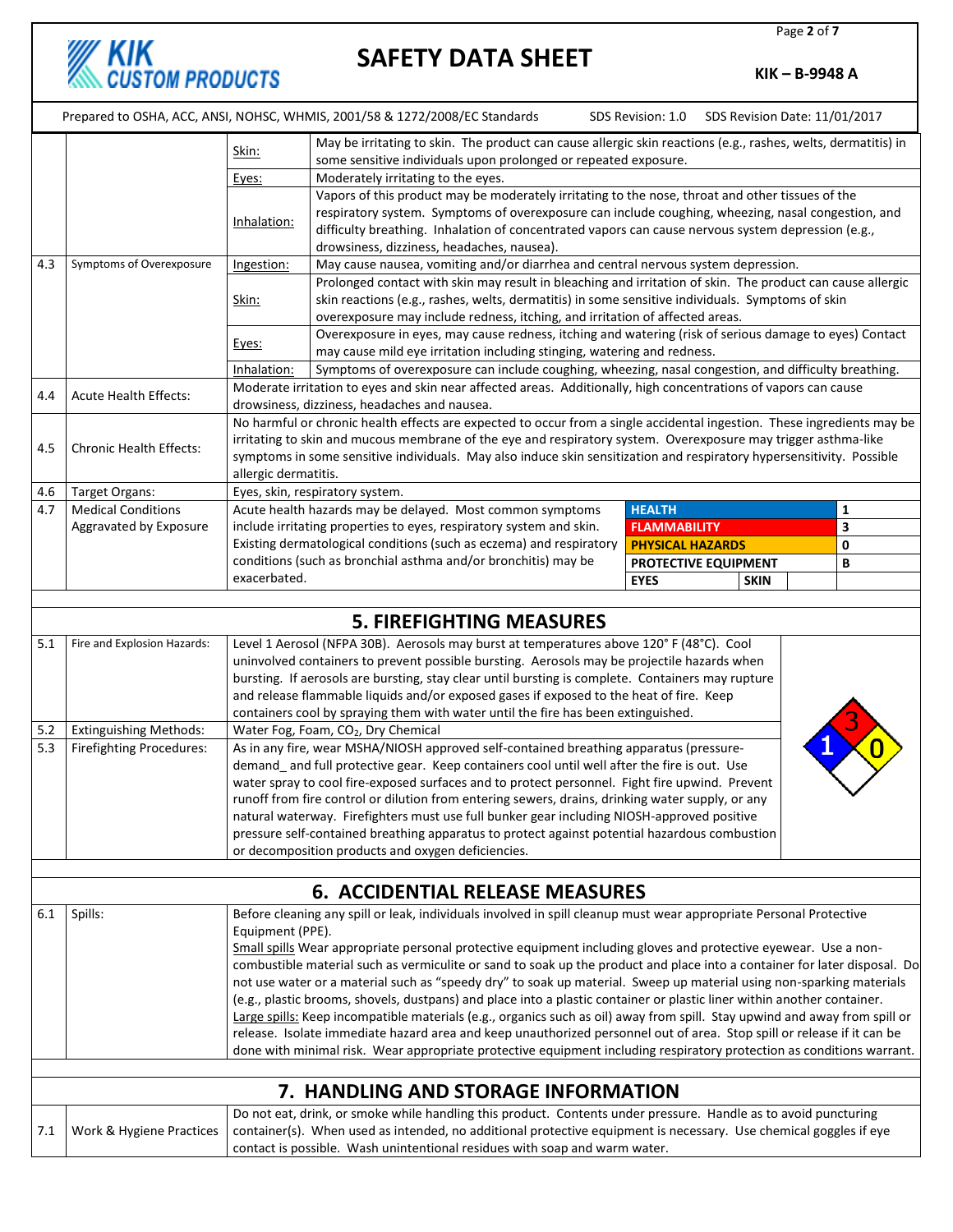# **KIK**<br>CUSTOM PRODUCTS

## **SAFETY DATA SHEET**

Page **3** of **7**

**KIK – B-9948 A**

|     |                                                                                                                                                                                                                                                                                                                                                                                 | Prepared to OSHA, ACC, ANSI, NOHSC, WHMIS, 2001/58 & 1272/2008/EC Standards                                                                                                                                                                               |            |             |        |                | SDS Revision: 1.0 |            | SDS Revision Date: 11/01/2017 |             |              |
|-----|---------------------------------------------------------------------------------------------------------------------------------------------------------------------------------------------------------------------------------------------------------------------------------------------------------------------------------------------------------------------------------|-----------------------------------------------------------------------------------------------------------------------------------------------------------------------------------------------------------------------------------------------------------|------------|-------------|--------|----------------|-------------------|------------|-------------------------------|-------------|--------------|
| 7.2 | Use and store in a cool, dry, well-ventilated location (e.g., local exhaust ventilation, fans) away from heat and direct<br>sunlight. Avoid temperatures above 120 °F (48°C). Keep away from incompatible substances. Protect containers from<br>Storage and Handling:<br>physical damage. To avoid unintentional spraying, keep cap in place when not in use. Storage level 1. |                                                                                                                                                                                                                                                           |            |             |        |                |                   |            |                               |             |              |
| 7.3 | <b>Special Precautions:</b>                                                                                                                                                                                                                                                                                                                                                     | Spilled material may present a slipping hazard if left unattended. Clean all spills promptly.                                                                                                                                                             |            |             |        |                |                   |            |                               |             |              |
|     |                                                                                                                                                                                                                                                                                                                                                                                 |                                                                                                                                                                                                                                                           |            |             |        |                |                   |            |                               |             |              |
|     | 8. EXPOSURE CONTROLS & PERSONAL PROTECTION                                                                                                                                                                                                                                                                                                                                      |                                                                                                                                                                                                                                                           |            |             |        |                |                   |            |                               |             |              |
| 8.1 | <b>Exposure Limits:</b>                                                                                                                                                                                                                                                                                                                                                         |                                                                                                                                                                                                                                                           |            | ACGIH       |        | <b>NOHSC</b>   |                   |            | <b>OSHA</b>                   |             | <b>OTHER</b> |
|     | Ppm ( $mg/m3$ )                                                                                                                                                                                                                                                                                                                                                                 | <b>Chemical Name(s)</b>                                                                                                                                                                                                                                   | <b>TLV</b> | <b>STEL</b> | ES-TWA | <b>ES-STEL</b> | ES-PEAK           | <b>PEL</b> | <b>STEL</b>                   | <b>IDLH</b> |              |
|     |                                                                                                                                                                                                                                                                                                                                                                                 | <b>Ethanol (SD Alcohol 40B)</b>                                                                                                                                                                                                                           | 1000       | 3000        | 1000   | 1800           | NF                | 1000       | 1900                          | 3300        |              |
|     |                                                                                                                                                                                                                                                                                                                                                                                 | DIFLUOROETHANE (R-152a)                                                                                                                                                                                                                                   | 1000       | <b>NA</b>   | 1000   | <b>NA</b>      | NА                | <b>NE</b>  | <b>NA</b>                     | <b>NA</b>   |              |
|     |                                                                                                                                                                                                                                                                                                                                                                                 | <b>Isobutane</b>                                                                                                                                                                                                                                          | 600        | 750         | NF     | NF             | <b>NA</b>         | <b>NA</b>  | <b>NA</b>                     | <b>NA</b>   |              |
| 8.2 | Ventilation & Engineering<br>Controls                                                                                                                                                                                                                                                                                                                                           | General mechanical (e.g., fans) or natural ventilation is sufficient when this product is in use. Use local or general<br>exhaust ventilation to effectively remove and prevent buildup of vapors or mist generated from the handling of this<br>product. |            |             |        |                |                   |            |                               |             |              |

|     |                                | product.                                                                                                                                                                                                                                                                                                                                                                                                             |              |
|-----|--------------------------------|----------------------------------------------------------------------------------------------------------------------------------------------------------------------------------------------------------------------------------------------------------------------------------------------------------------------------------------------------------------------------------------------------------------------|--------------|
| 8.3 | <b>Respiratory Protection:</b> | No special respiratory protection is required under typical circumstances of use or<br>handling. In instances where dusts of this product are generated, and respiratory<br>protection is needed, use only protection authorized by 29 CFR §1910.134, applicable U.S.<br>State regulations, or the Canadian CAS Standard Z94.4-93 and applicable standards of<br>Canadian Provinces, EC member States, or Australia. |              |
| 8.4 | Eye Protection:                | None required under normal conditions of use. Avoid eye contact. Safety glasses should<br>be used when handling or using large quantities of this product (e.g., $\geq 1$ gallon (3.8 L)).                                                                                                                                                                                                                           | తా           |
| 8.5 | Hand Protection:               | None required under normal conditions of use. However, may cause skin irritation is some<br>sensitive individuals. When handling large quantities (e.g., $\geq 1$ gallon (3.8 L)), wear rubber,<br>nitrile or impervious plastic gloves.                                                                                                                                                                             | $\mathbb{N}$ |
| 8.6 | <b>Body Protection:</b>        | No apron required when handling small quantities. When handling large quantities (e.g., $>$<br>5 lbs.), eye wash station and deluge showers should be available. Upon completion of<br>work activities involving large quantities of this product, wash any exposed areas<br>thoroughly with soap and water.                                                                                                         |              |

#### **9. PHYSICAL & CHEMICAL PROPERTIES**

| 9.1  | Appearance:                      | Aerosol, misty shine spray                                                               |
|------|----------------------------------|------------------------------------------------------------------------------------------|
| 9.2  | Odor:                            | Fresh Sweet                                                                              |
| 9.3  | Odor Threshold                   | <b>NA</b>                                                                                |
| 9.4  | pH:                              | <b>NA</b>                                                                                |
| 9.5  | Melting/Freezing Point           | <b>NA</b>                                                                                |
| 9.6  | Initial Boiling Point/Boiling NA |                                                                                          |
|      | Range:                           |                                                                                          |
| 9.7  | Flashpoint:                      | -30 °F (-34 °C) TCC for propellant only; 35.6 °F (2 °C) EPA method 1010 Concentrate only |
| 9.8  | Upper/Lower Flammability         | ΝA                                                                                       |
|      | limits                           |                                                                                          |
| 9.9  | Vapor Pressure:                  | @ 20 °C (68° F) – Can pressure not to exceed 180 psig @ 55 °C (131 °F) 12.4 bar          |
|      | 9.10 Vapor Density               | >1                                                                                       |
| 9.11 | <b>Relative Density:</b>         | $0.85 - 0.95$                                                                            |
| 9.12 | Solubility:                      | Soluble                                                                                  |
|      | 9.13 Partition Coefficient       | <b>NA</b>                                                                                |
|      | $(log P_{ow})$ :                 |                                                                                          |
|      | 9.14 Autoignition Temperature:   | <b>NA</b>                                                                                |
| 9.15 | Decomposition                    | <b>NA</b>                                                                                |
|      | Temperature.                     |                                                                                          |
|      | 9.16 Viscosity:                  | Aerosol at ambient temperature                                                           |
| 9.17 | Other Information:               | Evaporation Rate >1: Percent Volatile < 55%                                              |
|      |                                  |                                                                                          |
|      |                                  |                                                                                          |
|      |                                  |                                                                                          |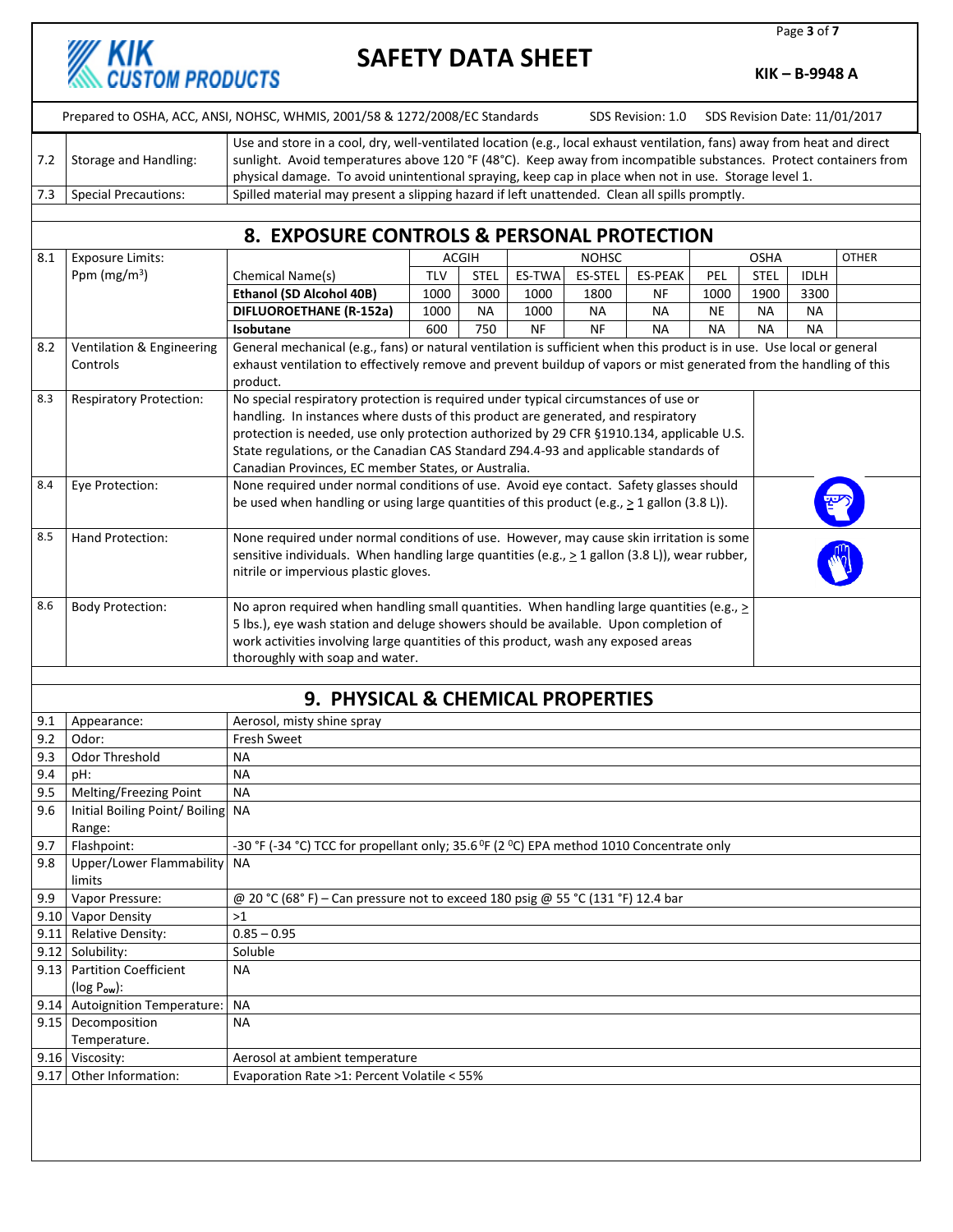

Page **4** of **7**

**KIK – B-9948 A**

Prepared to OSHA, ACC, ANSI, NOHSC, WHMIS, 2001/58 & 1272/2008/EC Standards SDS Revision: 1.0 SDS Revision Date: 11/01/2017

|      | <b>10. STABILITY &amp; REACTIVITY</b>                                                                                                     |                                                                                                                                                |  |  |  |
|------|-------------------------------------------------------------------------------------------------------------------------------------------|------------------------------------------------------------------------------------------------------------------------------------------------|--|--|--|
|      | 10.1 Stability:                                                                                                                           | Stable at normal temperatures.                                                                                                                 |  |  |  |
|      | 10.2 Hazardous Decomposition<br>Products:                                                                                                 | Oxides of carbon (CO, $CO2$ ) and sulfur (SO <sub>2</sub> )                                                                                    |  |  |  |
|      | 10.3 Hazardous Polymerization:                                                                                                            | Will not occur.                                                                                                                                |  |  |  |
| 10.4 | <b>Conditions to Avoid</b>                                                                                                                | Excessive heat, direct sunlight, flames, heat sources and incompatible substances.                                                             |  |  |  |
|      | 10.5   Incompatible Substances                                                                                                            | Mixture with strong acids, alkalis or oxidizers.                                                                                               |  |  |  |
|      |                                                                                                                                           |                                                                                                                                                |  |  |  |
|      |                                                                                                                                           | 11. TOXICOLOGICAL INFORMATION                                                                                                                  |  |  |  |
| 11.1 | Routes of Entry:                                                                                                                          | Inhalation:<br>Absorption:<br>YES<br><b>YES</b><br><b>YES</b><br>Ingestion:                                                                    |  |  |  |
| 11.2 | <b>Toxicity Data:</b>                                                                                                                     | This product was not tested on animals.                                                                                                        |  |  |  |
|      | 11.3 Acute Toxicity:                                                                                                                      | See Section 4.4                                                                                                                                |  |  |  |
|      | 11.4 Chronic Toxicity:                                                                                                                    | See Section 4.5                                                                                                                                |  |  |  |
|      | 11.5 Suspected Carcinogen:                                                                                                                | <b>NA</b>                                                                                                                                      |  |  |  |
|      | 11.6 Reproductive Toxicity:                                                                                                               | This product is not reported to cause reproductive toxicity in humans.                                                                         |  |  |  |
|      | Mutagenicity:<br>Embryotoxicity:                                                                                                          | This product is not reported to produce mutagenic effects in humans.<br>This product is not reported to produce embryotoxic effects in humans. |  |  |  |
|      |                                                                                                                                           | This product is not report to cause teratogenic effects in humans.                                                                             |  |  |  |
|      | Teratogenicity:<br>Reproductive Toxicity:                                                                                                 | This product is not report to cause reproductive effects in humans.                                                                            |  |  |  |
|      | 11.7 Irritancy of Product:                                                                                                                | See Section 4.3                                                                                                                                |  |  |  |
| 11.8 | <b>Biological Exposure</b>                                                                                                                |                                                                                                                                                |  |  |  |
|      | Indices:                                                                                                                                  | NА                                                                                                                                             |  |  |  |
| 11.9 | Physician                                                                                                                                 |                                                                                                                                                |  |  |  |
|      | Recommendations:                                                                                                                          | Treat symptomatically.                                                                                                                         |  |  |  |
|      |                                                                                                                                           | <b>12. ECOLOGICAL INFORMATION</b>                                                                                                              |  |  |  |
|      | 12.1 Environmental Stability:                                                                                                             | There is no specific data available for this product.                                                                                          |  |  |  |
|      | 12.2 Effects on Plants & Animals                                                                                                          | There is no specific data available for this product.                                                                                          |  |  |  |
|      | The product itself has not been tested as a whole. There is no specific data available for this product.<br>12.3 Effects on Aquatic Life: |                                                                                                                                                |  |  |  |
|      |                                                                                                                                           | <b>13. DISPOSAL CONSIDERATIONS</b>                                                                                                             |  |  |  |
|      | 13.1 Waste Disposal:                                                                                                                      | Review current local, state and federal laws, codes, statutes and regulations to determine current status and                                  |  |  |  |
|      | appropriate disposal method for the ingredients listed in Section 2. Any disposal practice must be in compliance with                     |                                                                                                                                                |  |  |  |
|      |                                                                                                                                           | local, state and federal laws and regulations. Contact the appropriate agency for specific information. A licensed facility                    |  |  |  |
|      |                                                                                                                                           | or waste hauler must provide treatment, transport, storage and disposal of hazardous waste.                                                    |  |  |  |
|      | 13.2 Special Considerations:                                                                                                              | U.S. EPA Hazardous Waste - Characteristic - Ignitable (D001)                                                                                   |  |  |  |
|      |                                                                                                                                           |                                                                                                                                                |  |  |  |
|      |                                                                                                                                           | <b>14. TRANSPORTATION INFORMATION</b>                                                                                                          |  |  |  |
|      | 14.1 49 CFR (GND):                                                                                                                        | UN1950, AEROSOLS, 2.1 (LTD QTY, IP VOL < 1.0 L); or                                                                                            |  |  |  |
|      |                                                                                                                                           | CONSUMER COMMODITY, ORM-D (IP VOL < 1.0 L) - until 12/31/2020                                                                                  |  |  |  |
|      | 14.2   IATA (AIR)                                                                                                                         | UN1950, AEROSOLS, FLAMMABLE, 2.1 (LTD QTY, IP VOL < 0.5 L); or                                                                                 |  |  |  |
|      |                                                                                                                                           | ID8000, CONSUMER COMMODITY, ORM-D (IP VOL < 0.5 I=L)                                                                                           |  |  |  |
|      | 14.3 IMDG (OCN):                                                                                                                          | UN1950, AEROSOLS, 2.1 (LTD QTY, IP VOL $\leq 1.0$ L)                                                                                           |  |  |  |
|      | 14.4 TDGR (Canadian GND):                                                                                                                 | UN1950, AEROSOLS, 2.1 (LTD QTY, IP VOL < 1.0 L); or                                                                                            |  |  |  |
|      |                                                                                                                                           | MARK PACKAGE "LIMITED QUANTITY", "LTD QTY", OR "QUANT LTÉE" OR "QUANTITÉ LIMITÉE"                                                              |  |  |  |
|      | 14.5 ADR/RID (EU):                                                                                                                        | UN1950, AEROSOLS, 2.1 (LTD QTY, IP VOL < 1.0 L)                                                                                                |  |  |  |
|      | 14.6 SCT (MEXICO):<br>14.7 ADGR (AUS):                                                                                                    | UN1950, AEROSOLES, 2.1 (CANTIDAD LIMITADA, IP VOL < 1.0 L)                                                                                     |  |  |  |
|      |                                                                                                                                           | UN1950, AEROSOLS, 2.1 (LTD QTY, IP VOL < 1.0 L)                                                                                                |  |  |  |
|      |                                                                                                                                           |                                                                                                                                                |  |  |  |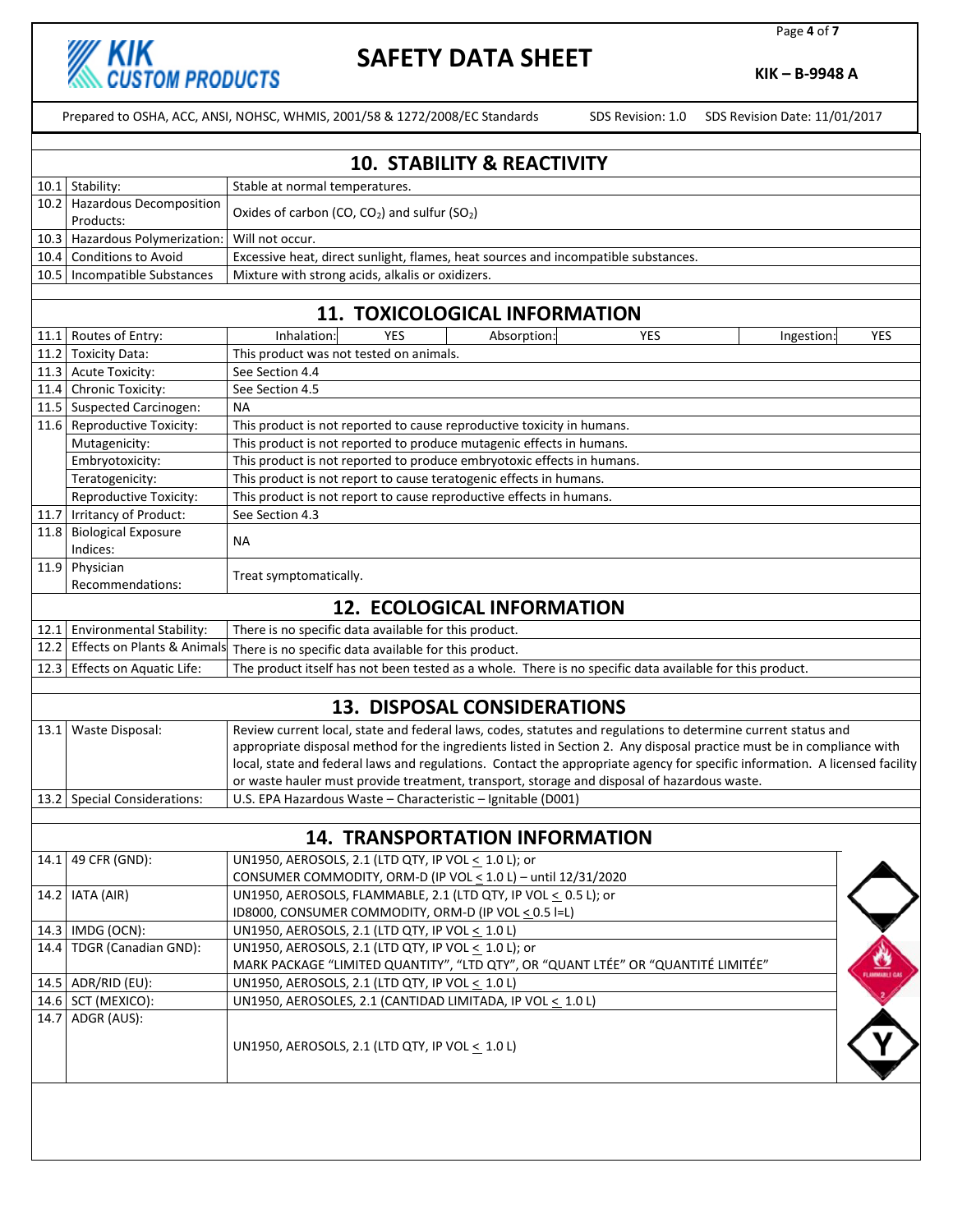

Page **5** of **7**

**KIK – B-9948 A**

Prepared to OSHA, ACC, ANSI, NOHSC, WHMIS, 2001/58 & 1272/2008/EC Standards SDS Revision: 1.0 SDS Revision Date: 11/01/2017

|      | <b>15. REGULATORY INFORMATION</b>         |                                                                                                                                                                                                                                                                                                                                                                                                                                                                                                                                                                                                                                                                                                                                           |                                                                                                                                                                                                                                                                                                                                                                                                                                                                                                                                                                                                                                                                                                            |  |  |  |
|------|-------------------------------------------|-------------------------------------------------------------------------------------------------------------------------------------------------------------------------------------------------------------------------------------------------------------------------------------------------------------------------------------------------------------------------------------------------------------------------------------------------------------------------------------------------------------------------------------------------------------------------------------------------------------------------------------------------------------------------------------------------------------------------------------------|------------------------------------------------------------------------------------------------------------------------------------------------------------------------------------------------------------------------------------------------------------------------------------------------------------------------------------------------------------------------------------------------------------------------------------------------------------------------------------------------------------------------------------------------------------------------------------------------------------------------------------------------------------------------------------------------------------|--|--|--|
|      | 15.1 SARA Reporting<br>Requirements:      | This product does not contain any substance subject to SATA Title III, section 313 reporting requirements.                                                                                                                                                                                                                                                                                                                                                                                                                                                                                                                                                                                                                                |                                                                                                                                                                                                                                                                                                                                                                                                                                                                                                                                                                                                                                                                                                            |  |  |  |
|      | 15.2 SARA Threshold Planning<br>Quantity: | There are no specific Threshold Planning Quantities for the components of this product.                                                                                                                                                                                                                                                                                                                                                                                                                                                                                                                                                                                                                                                   |                                                                                                                                                                                                                                                                                                                                                                                                                                                                                                                                                                                                                                                                                                            |  |  |  |
|      | 15.3 TSCA Inventory Status:               | The components of this product are listed on the TSCA Inventory.                                                                                                                                                                                                                                                                                                                                                                                                                                                                                                                                                                                                                                                                          |                                                                                                                                                                                                                                                                                                                                                                                                                                                                                                                                                                                                                                                                                                            |  |  |  |
|      | 15.4 CERCLA Reportable<br>Quantity (RQ):  | Ethanol: 2270 kg; 5000 lbs                                                                                                                                                                                                                                                                                                                                                                                                                                                                                                                                                                                                                                                                                                                |                                                                                                                                                                                                                                                                                                                                                                                                                                                                                                                                                                                                                                                                                                            |  |  |  |
|      | 15.5 Other Federal<br>Requirements:       | This product complies with the appropriate sections of the Food and Drug Administration's 21 CFR Subchapter G.<br>(Cosmetics)                                                                                                                                                                                                                                                                                                                                                                                                                                                                                                                                                                                                             |                                                                                                                                                                                                                                                                                                                                                                                                                                                                                                                                                                                                                                                                                                            |  |  |  |
|      | 15.6 Other Canadian<br>Regulations:       | This product has been classified according to the hazard criteria of the CPR and the SDS contains all of the<br>information required by the CPR. The components of the product are listed on the DSL/NDSL. None of<br>the components of this product are listed on the Priorities Substance List. WHMIS Class B5 (Flammable<br>Aerosol)                                                                                                                                                                                                                                                                                                                                                                                                   |                                                                                                                                                                                                                                                                                                                                                                                                                                                                                                                                                                                                                                                                                                            |  |  |  |
|      | 15.7 State Regulatory<br>Information:     | Ethanol: is found on the following state criteria lists FL, MA, MN, NJ, PA, and WA<br>Isobutane can be found on the following state criteria lists: MA, NJ, and PA.<br>Difluoroethane can be found on the following state criteria lists: MA and NJ<br>to-Know List (PA), Washington Permissible Exposures List (WA), Wisconsin Hazardous Substances List (WI).                                                                                                                                                                                                                                                                                                                                                                           | No other ingredients of this product, present in a concentration of 1.0% or greater, are listed on any of the following<br>state criteria lists: California Proposition 65 (CA65), Delaware Air Quality Management List (DE), Florida Toxic Substances<br>List (FL), Massachusetts Hazardous Substances List (MA), Michigan Critical Substances List (MI), Minnesota Hazardous<br>Substances List (MN), New Jersey Right-to-Know List (NJ), New York Hazardous Substances List (NY), Pennsylvania Right-                                                                                                                                                                                                   |  |  |  |
| 15.8 | Other Requirements:                       | The primary components of this product are listed in Annex I of EU Directive 67/548/EEC:<br>Isobutane: Flammable (F+). Risk Phrases (R): 12 - Highly Flammable. Safety Phrases (S): 2-9-16 - Keep<br>out of reach of children. Keep container in a well-ventilated place. Keep away from sources of ignition -<br>No smoking.<br>Ethanol: Flammable (F). Risk Phrases (R): 11 - Flammable. Safety Phrase (S): 2-7-16 - Keep out of reach of<br>children. Keep container tightly closed. Keep away from sources of ignition - No smoking                                                                                                                                                                                                   |                                                                                                                                                                                                                                                                                                                                                                                                                                                                                                                                                                                                                                                                                                            |  |  |  |
|      | <b>16. OTHER INFORMATION</b>              |                                                                                                                                                                                                                                                                                                                                                                                                                                                                                                                                                                                                                                                                                                                                           |                                                                                                                                                                                                                                                                                                                                                                                                                                                                                                                                                                                                                                                                                                            |  |  |  |
|      | 16.1 Other Information:                   | Wear eye protection. Protect from sunlight. Do not expose to temperature exceeding 48°C (120°F). IF INHALED:<br>advice/attention. KEEP PRODUCT LOCKED-UP AND OUT OF REACH OF CHILDREN.                                                                                                                                                                                                                                                                                                                                                                                                                                                                                                                                                    | WARNING! FLAMMABLE AEROSOL. PRESSURIZED CONTAINER: MAY BURST IF HEATED, HIGHLY FLAMMABLE LIQUID<br>AND VAPORS. CAUSES EYE IRRITATION. Keep away from heat, hot surfaces, sparks open flames and other ignition<br>sources. No Smoking. Do not spray on an open flame or other ignition source. Do not pierce or burn, even after use.<br>Avoid breathing vapor/spray. Wash thoroughly with soap and water after handling. Use only in a well ventilated area.<br>Remove person to fresh air and keep comfortable for breathing. IF IN EYES: Rinse cautiously with water for several<br>minutes. Remove contact lenses if present and easy to do. Continue rinsing. If eye irritation persists: Get medical |  |  |  |
|      | 16.2 Terms & Definitions:                 | See last page of this Safety Data Sheet.                                                                                                                                                                                                                                                                                                                                                                                                                                                                                                                                                                                                                                                                                                  |                                                                                                                                                                                                                                                                                                                                                                                                                                                                                                                                                                                                                                                                                                            |  |  |  |
| 16.3 | Disclaimer:                               | This Safety Data Sheet is offered pursuant to OSHA's Hazard Communication Standard, 29 CFR §1910.1200. Other<br>government regulations must be reviewed for applicability to this product. To the best of KIK Custom Product's<br>knowledge, the information contained herein is reliable and accurate as of this date; however, accuracy, suitability or<br>completeness are not guaranteed and no warranties of any type, either expressed or implied, are provided. The<br>information contained herein relates only to the specific product(s). If this product(s) is combined with other materials,<br>all component properties must be considered. Data may be changed from time to time. Be sure to consult the latest<br>edition. |                                                                                                                                                                                                                                                                                                                                                                                                                                                                                                                                                                                                                                                                                                            |  |  |  |
|      | 16.4 Prepared By:                         | <b>KIK Custom Products</b><br>2730 Middlebury Road<br>Elkhart, Indiana 46515 USA<br>http://www.kikcorp.com                                                                                                                                                                                                                                                                                                                                                                                                                                                                                                                                                                                                                                | <b>KIK</b><br>CUSTOM PRODUCTS                                                                                                                                                                                                                                                                                                                                                                                                                                                                                                                                                                                                                                                                              |  |  |  |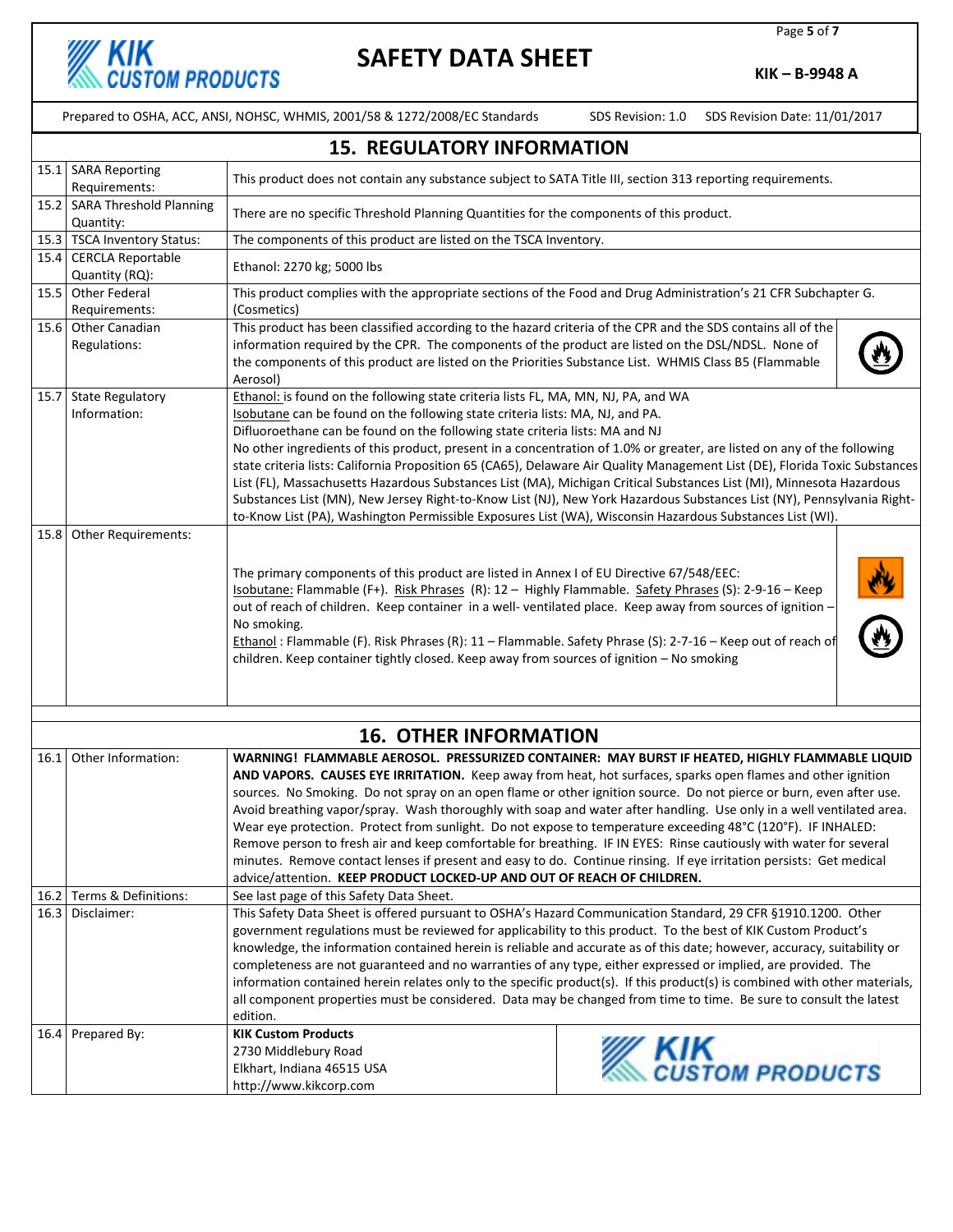

Page **6** of **7**

**KIK – B-9948 A**